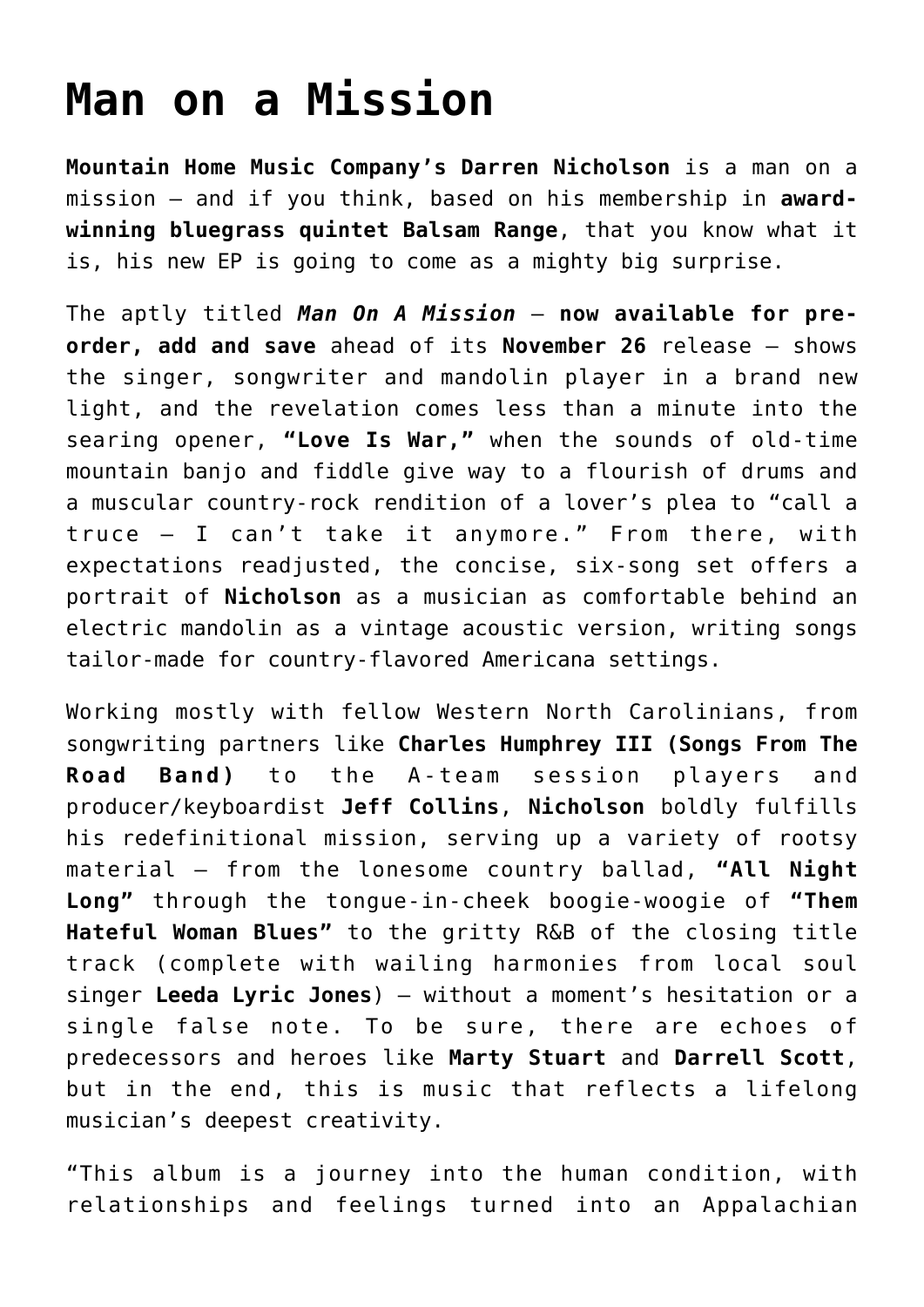Americana roots tapestry," **says Nicholson**, who uses a songwriter's vivid imagery to convey the album's breadth. "It's a Saturday night raucous party with dancing, electric guitars and fiddles twangin' feeding your energy. It's rockabilly attitude, and it's tongue-in-cheek. It's the heartbreak of things not working out and having to return home to regroup. It's triumph, hope, and positivity set to mountain soul. It's breaking deals with yourself, and it's also learning from your mistakes and looking for the bright spot. It's a lonely Sunday morning, saying goodbye to an old friend. Saving hello to new ones! It's up, it's down. It's a wide mix of music and emotion with the common thread of truth and honesty. It's from the heart.

"I write about life and the human condition," **he concludes.** "I write about things I've lived, and I just try to perform them as best I can."